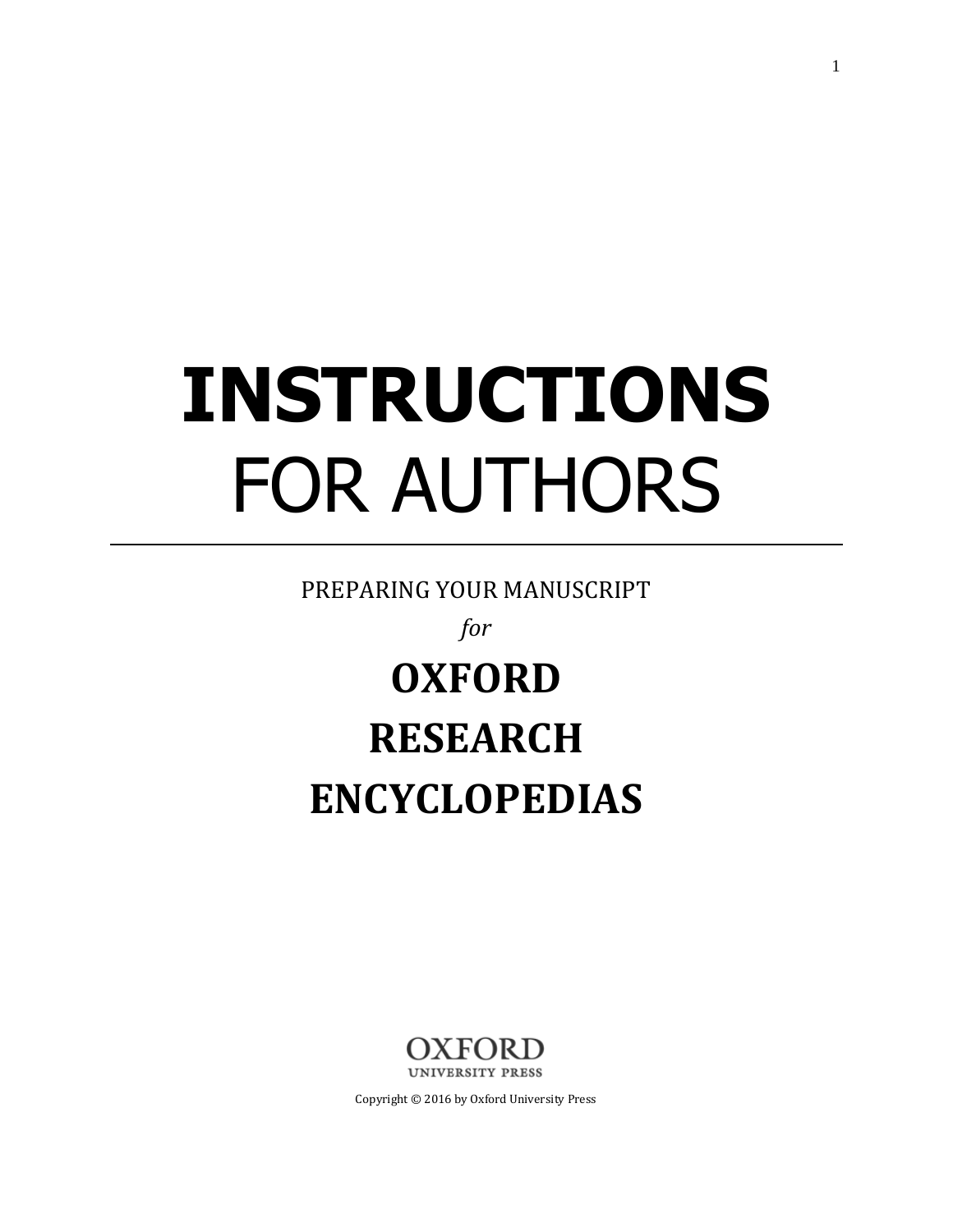# Contents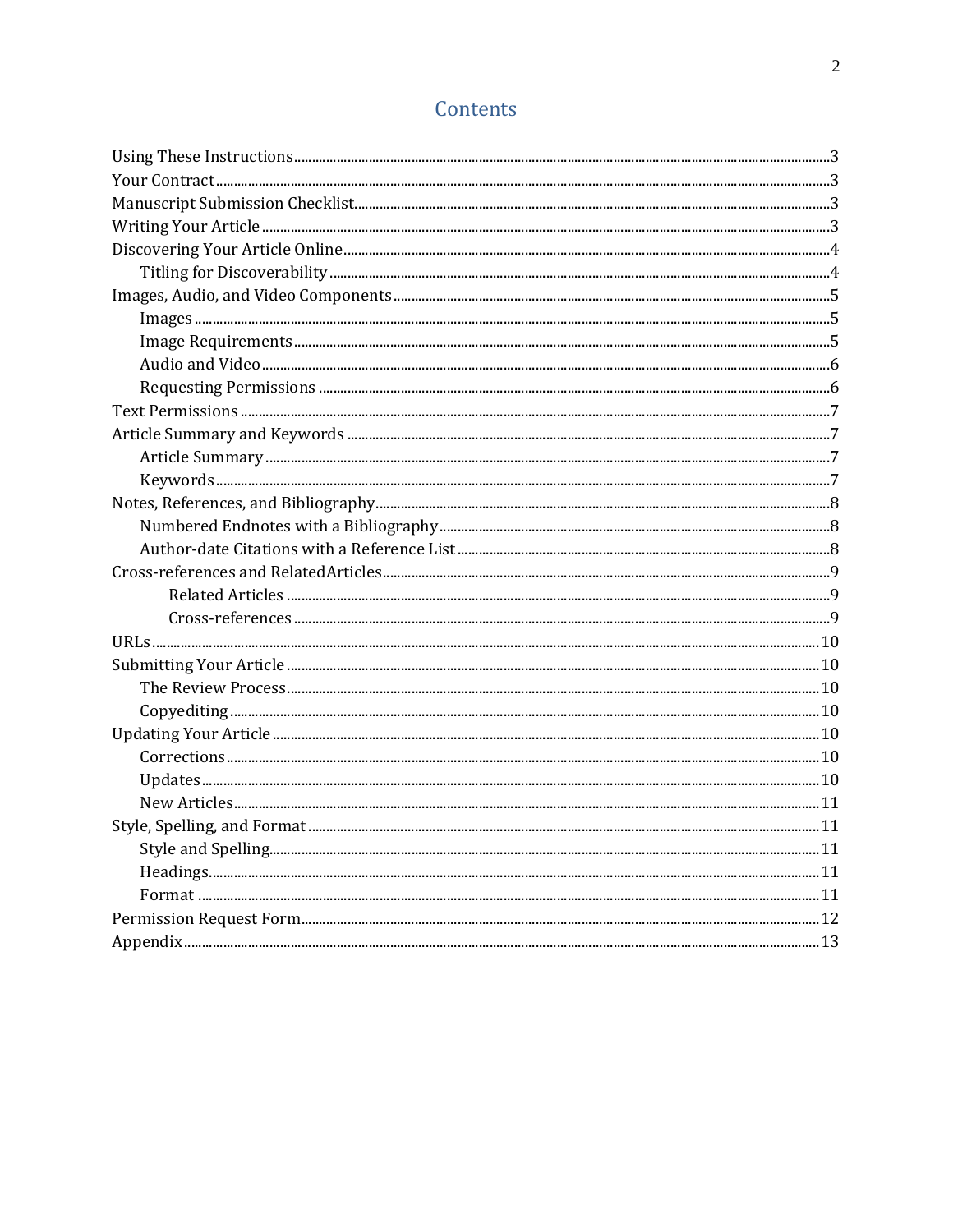# Using These Instructions

While all information provided in these instructions is important and should be read over prior to writing your article, critical instructions have been called out for you using the following icon:

Any information provided to you in separate discipline-specific guidelines or addenda should be adhered to. If you have received conflicting information please consult your OUP editor as certain subject areas may have bespoke requirements.

# Your Contract

Your contributor contract should have been provided to you via AdobeSign, a secure contracting service. If you have not received a contract, please contact your OUP editor immediately. Please include the names and email addresses of all coauthors in this correspondence. We will be unable to accept your submission if we have not received a signed contract.

# Manuscript Submission Checklist

Before submitting your final manuscript, please be sure that:

- <span id="page-2-0"></span> $\Box$  You have returned a signed copy of your contract.
- $\Box$  You are submitting the final version of your article.
- $\Box$  The article title is listed at the top of your document and is exactly as it appears in your contract. If your article title has changed, please notify your OUP editor at the time of submission.
- $\Box$  You provided your full name and affiliation as you want them to appear on the published article.
- $\Box$  You have provided a[n article summary](#page-6-0) and keywords, and, if appropriate, a list of abbreviations, and a style guide.
- $\Box$  Headings and subheadings are concise and consistently formatted.
- $\Box$  All special characters, accents, and symbols are as they should appear in the published article. If your article includes non-standard characters and symbols, use Unicode fonts and provide a pdf of your article in addition to a Word version.
- All notes and references are complete and consistently formatted (see the Notes, References, and [Bibliography](#page-7-0) section in these guidelines). Your reference list should contain an exact reference for each citation in the text.
- $\Box$  All written permissions to reproduce images, tables, and text have been paid for and filed with your OUP editor.
- $\Box$  You have provided all final versions of images and tables with a complete and accurate caption list, as per [requirements](#page-3-0) detailed in these guidelines.

#### Writing Your Article

Your article should be written for scholars and university-level readers, including advanced undergraduates, graduate students, researchers within your field and adjacent fields, and secondary and elementary classroom teachers seeking up-to-date articles and materials on the major topics in your field. Your article should include a synthetic summary of key topics and their development over time, as well as discussion of important contributions and contributors, debates, controversies, and possible directions for future research. Your article can reflect your perspective or analytical approach. Avoid format-specific terminology such as "the next page" or directional language such as "see above."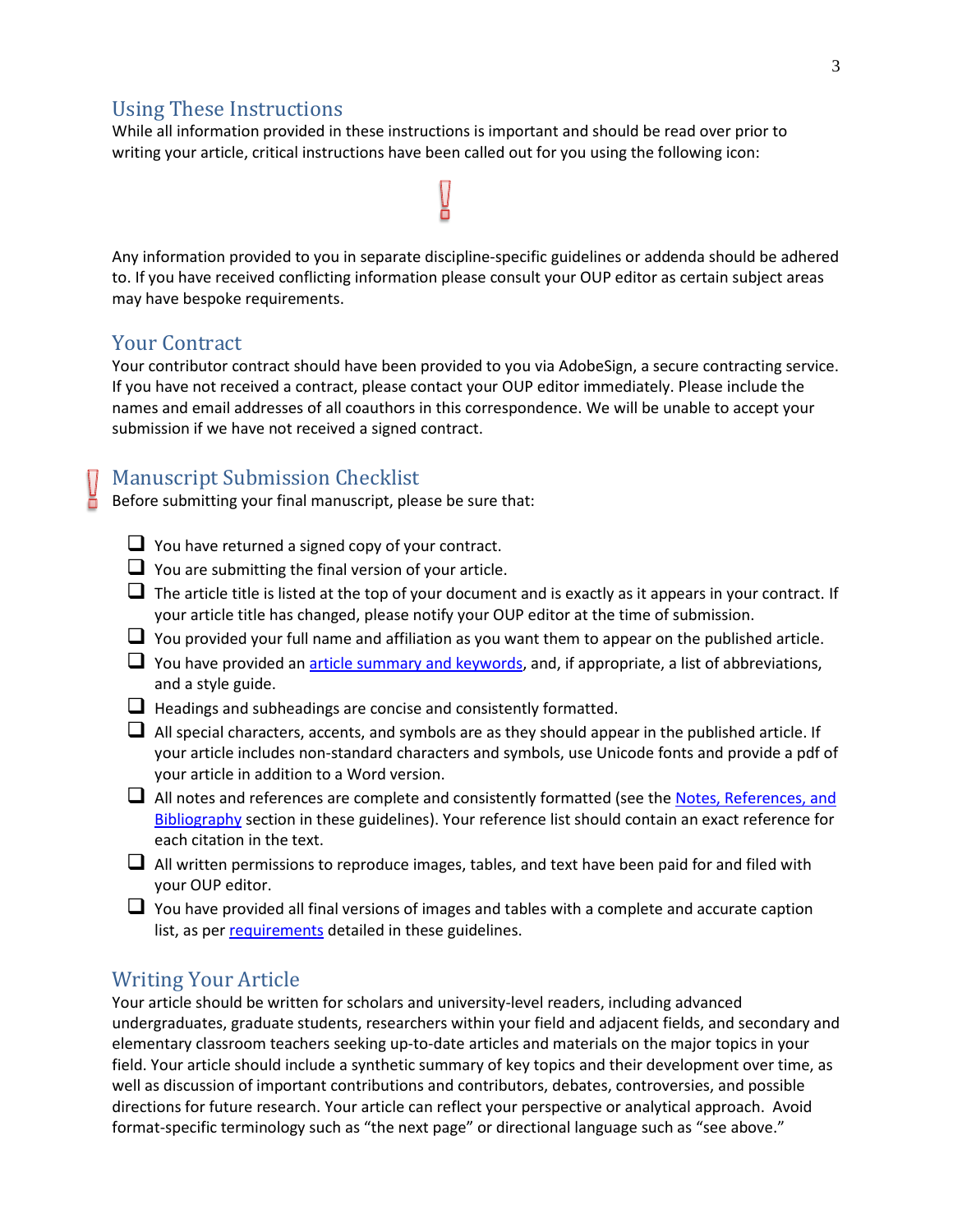**Be original.** Oxford Research Encyclopedias only publish new, previously unpublished articles. Avoid reproducing text or commentary—even your own— which has already appeared or been published elsewhere.

**Think long-term.** Do not engage with anything that is obviously ephemeral and will cause your article to date very quickly. To some extent this involves excising obvious references to recent geopolitical events *as recent events*. Of greater significance is that you exercise judgment on what controversies within the discipline will look like mere "flashes in the pan" five or ten years on. While it is not necessary to avoid these altogether, be cautious to not overstate their significance or unduly devote too much space to them. Similarly, do not comment on the state of the discipline via analysis of journal content in your subfield. This sort of analysis is invariably tied to a specific and recent period of time, which could quickly date the analysis.

**Length and scope.** Follow word count and scope guidelines as set forth in your contract. Do not devote more than a sentence or two to calling attention to the topics you are unable to discuss. Limit the use of jargon and abbreviations and define uncommon technical terms.

**Title.** Your article title is listed on your contract. If you would like to suggest a new one, please confer with your OUP editor. Titles should be concise yet descriptive of the content within. Avoid hypothetical or rhetorical questions, as well as over-flowery language. Avoid using subtitles. When titling your work, consider how you would like the article to appear i[n online search results.](#page-3-0)

**Your reader.** Assume that the reader is knowledgeable in the field and its discourse and terminology. Though it is always a good idea to avoid jargon, you can and should engage with the terms and ideas in circulation in the area.

# <span id="page-3-0"></span>Discovering Your Article Online

Articles should be titled with online discoverability in mind. We expect the editor in chief and OUP editors to make the final decision on article titles but if you choose to propose a new title, please keep the following in mind.

The way an article is titled has a significant impact on the number of potential readers who will find your work. Increasingly Google and other search engines are the starting point for academic research. With this in mind ORE has been engineered to optimize discoverability of your work on the open web. Search engines, including the search functionality within ORE, approach a title on its own terms. Contextual factors, including keywords and the article summary, may influence an individual's decision to read the article, but the primary consideration for discoverability is the wording of the title itself. The more specific and straightforward the title, the more likely people looking for an article on that specific topic are to find your work.

#### **Titling for Discoverability**

Titles should accurately and specifically describe what the article is about without being too general. Avoid hypotheticals or rhetorical questions. Consider using terminology that is frequently searched but does not have too much competition. Also worth noting: Google values the beginning of titles more than the end. Best practices for titling for discoverability include:

- $\Box$  Use no more than 40 characters—including spaces—in length.
- $\Box$  Accurately and specifically describe the content. Good: "Gulags Under Stalin." Less good: "Gulags."
- $\Box$  Consider how users search. Good: "Che Guevara in Bolivia." Less good: "Building Upon Che Guevara's Bolivia."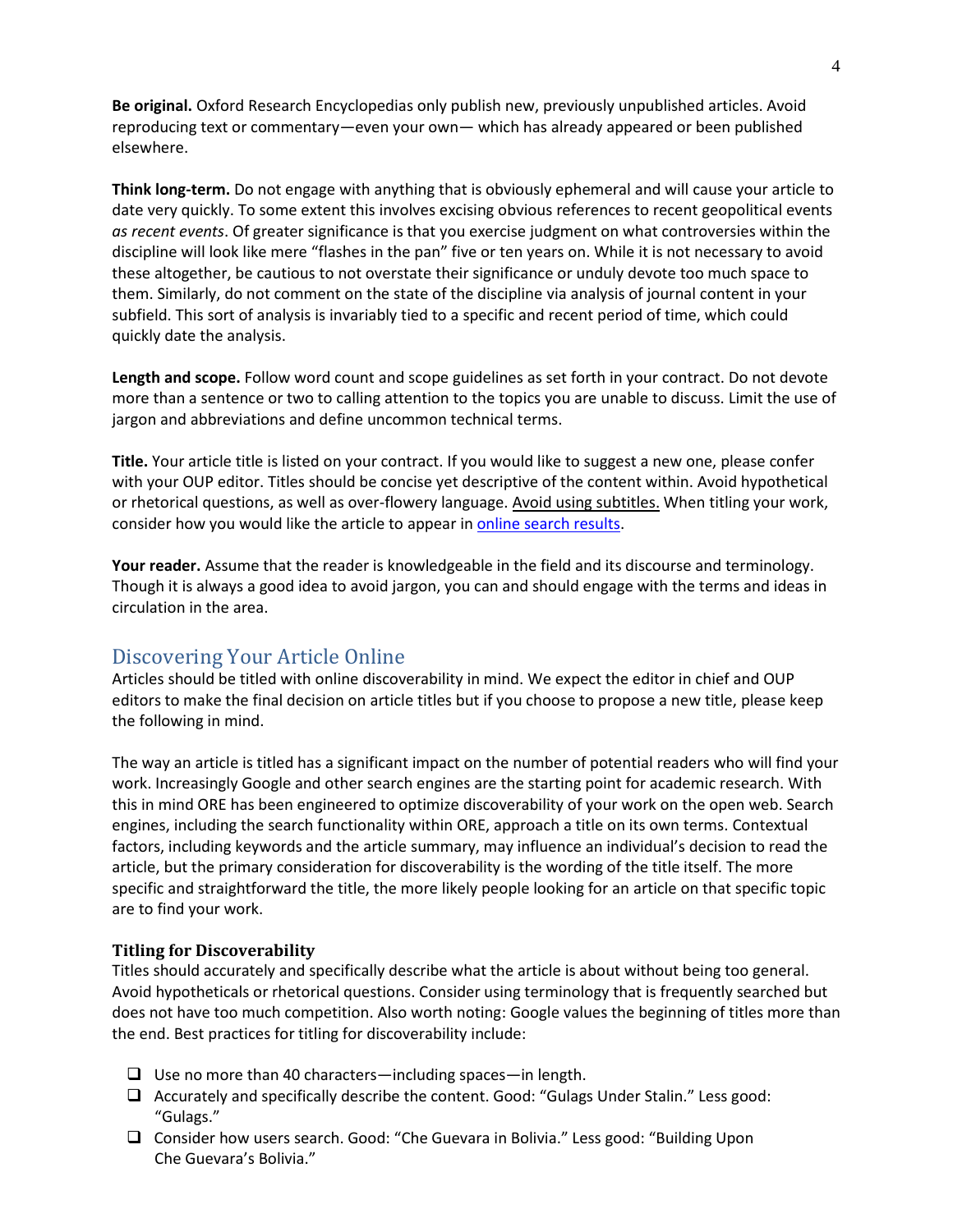$\Box$  Specialized fields of study are highly discoverable ("person in environment theory"). These terms have little competition and a lot of traffic.

*Example*: A search for "anthropology and genocide" in Google returns an OUP article titled "Anthropology and Genocide" on the first page of results. However, if you were to search just "Genocide," the same article would be unlikely to be discovered. "Genocide" is too general a title.

*Example*: The title "Messiah with the Microphone? Oral Historians, Technology, and Sound Archives" is not a highly discoverable title because of its length and because of the "Messiah with the Microphone…" A more discoverable title may be "Oral Historians, Technology, and Sound Archives" because users are more likely to search "oral historian technology archive."

**Please note:** if your article will focus on a specific geographic location, please be sure to indicate this in your title and article keywords.

# Images, Audio, and Video Components

#### **Images, Figures, Tables, etc.**

Images include photos, line drawings (including written music examples), tables, charts, maps, and illustrations. Images should be used sparingly and you should consult with your OUP editor before deciding to include them in your article.

Consider the following criteria for inclusion:

- $\Box$  Is describing the image in words inadequate?
- $\Box$  Is the image substantively appropriate to draw attention to the point being made?
- $\Box$  Is the image current and accurate?
- $\Box$  Is the image easy to understand?
- $\Box$  Does the image enhance the information in the text without being redundant?
- $\Box$  Is the image easily reproducible?

If you do decide to include images, we strongly suggest choosing non-copyrighted materials. For copyrighted materials, you must file cleared permissions with OUP.

#### **Image Requirements**

- $\Box$  Provide each graphic component as an individual file in one of the acceptable file formats – PNG, JPG, or GIF (unanimated only). Do not embed them in your manuscript. Do not merge multiple images into a single file.
- $\Box$  Tables should be Word or Excel files with author name and image number as filenames, e.g. "Smith-Table 1." (Don't embed tables in the body of your article.)
- $\Box$  Placement of images and tables in the article should be indicated by callouts in brackets and bold font, e.g. "**[insert Smith- Fig 3 here]**."
- $\Box$  Illustrations should be submitted as jpg image files.
- $\Box$  Digital images should be submitted along with your article through ScholarOne (see "[Submitting Your Article](#page-8-0)," below). Digital files should be named with author name and image numbers, e.g. "Smith-Fig 8" for the eighth image in your article. If you have difficulty submitting your image through ScholarOne, please contact your development editor.
- **Digital art should be at least 1280 pixels on the longest side.**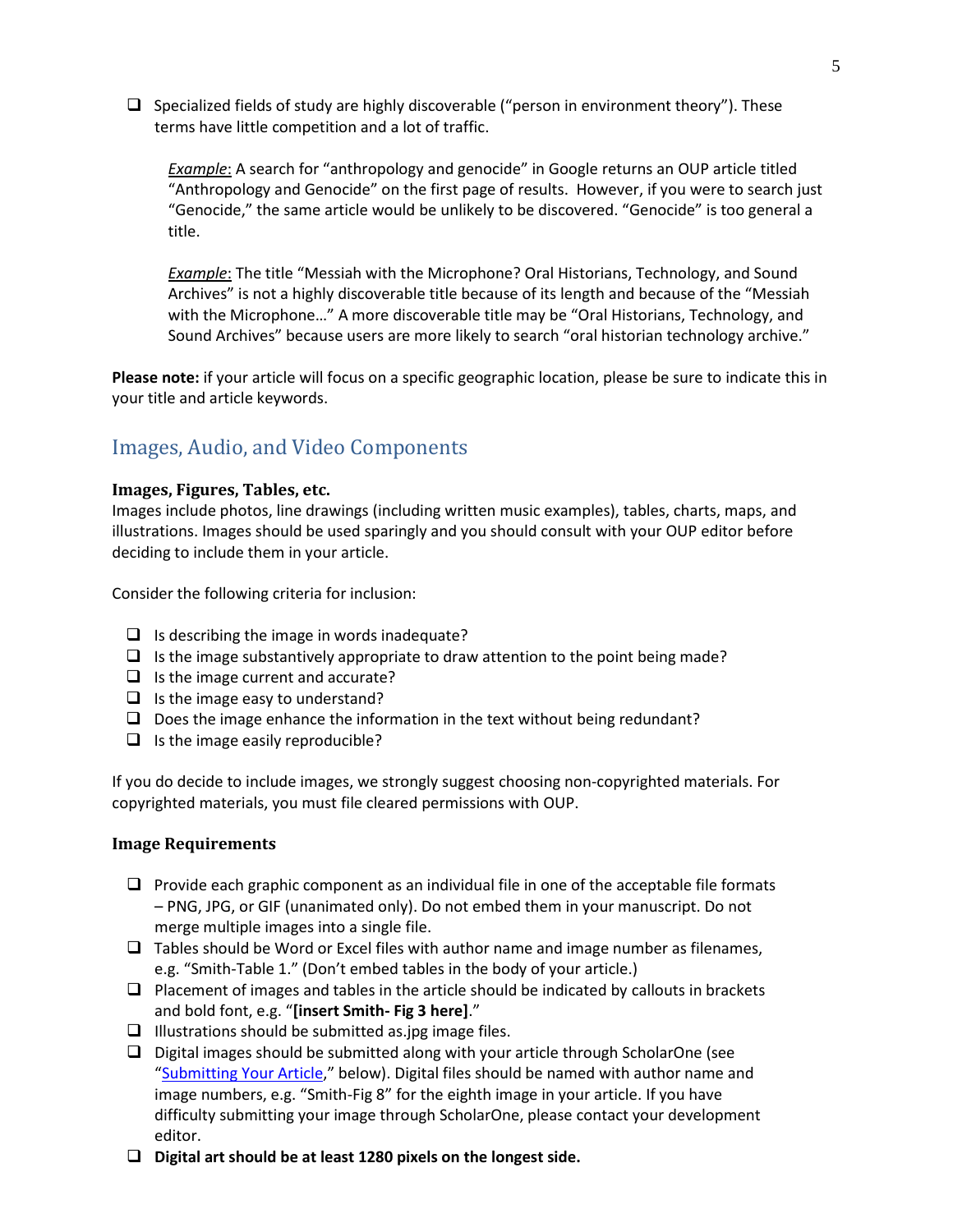- $\Box$  If you are working with photographic prints, please mail the originals. Do not scan or photocopy photographs and pictures from a printed work. Do not submit photographs printed from computer screens, video stills, or television. Keep one (photo)copy of each photograph for your records.
- $\Box$  Prints should be labeled with author name and image numbers, e.g. "Smith-Fig 8" for the eighth image in your article.
- $\Box$  Indicate orientation of hard copies with "TOP" indicating "top of photo." If the photo needs to be cropped, indicate how on an accompanying photocopy.
- $\Box$  Provide captions at the end of your article. Captions should be concise and followed by a complete credit line, e.g. "[Smith Fig 1]: A Roman copy (1st century BCE) of a Greek bronze of Alexander the Great. The distinctive hairstyle immediately marks him as Alexander, despite the Roman cuirass. [Credit line: Alexander the Great. The National Archaeological Museum, Naples. Alinari © Alinari Archives, Florence.]"
- $\Box$  Confirm if an image is floating or anchored to a specific place in the text.

#### **Audio and Video**

You are encouraged to supplement your article with audio and video files, which will be embedded directly in your text. You should consult with your OUP editor before deciding to include audio or video in your article.

Consider the following criteria for inclusion:

- $\Box$  Is describing the audio or video in words inadequate?
- $\Box$  Is the audio or video substantively appropriate to draw attention to the point being made?
- $\Box$  Is the audio or video current and accurate?
- $\Box$  Does the audio or video enhance the information in the text without being redundant?
- $\Box$  Are the audio or video files clear and complete?

If you do decide to include audio or video, we strongly suggest choosing non-copyrighted materials. For copyrighted materials, please seek permissions.

#### **Requesting Permissions**

When using copyrighted images, audio, video, or text, it is the author's responsibility to:

- $\Box$  Secure nonexclusive worldwide rights to reproduce the material in electronic and print form, in all editions of the work present and future, and in all languages.
- $\Box$  Pay any permission fees.
- $\Box$  File permissions with your OUP editor before you submit your article.

We strongly urge you to request permissions as soon as you know which images, audio, or video you will include in the article, even before you start writing. Securing permission can take months, and the article due date will not be extended because of a missing permission as it is difficult to ascertain whether and when it might be granted. If a copyright holder refuses to grant all the rights requested by OUP, then we will not be able to include the material in the article. Your article cannot be approved for publication if there are unresolved permission issues, meaning you might be asked to remove the material and revise accordingly. Crediting the source of copyrighted materials is not an acceptable substitute for securing written permission to reprint previously published materials.

A form for requesting permissions is provided at the end of this document. Most publishers' websites provide details about requesting permissions, such as contact information.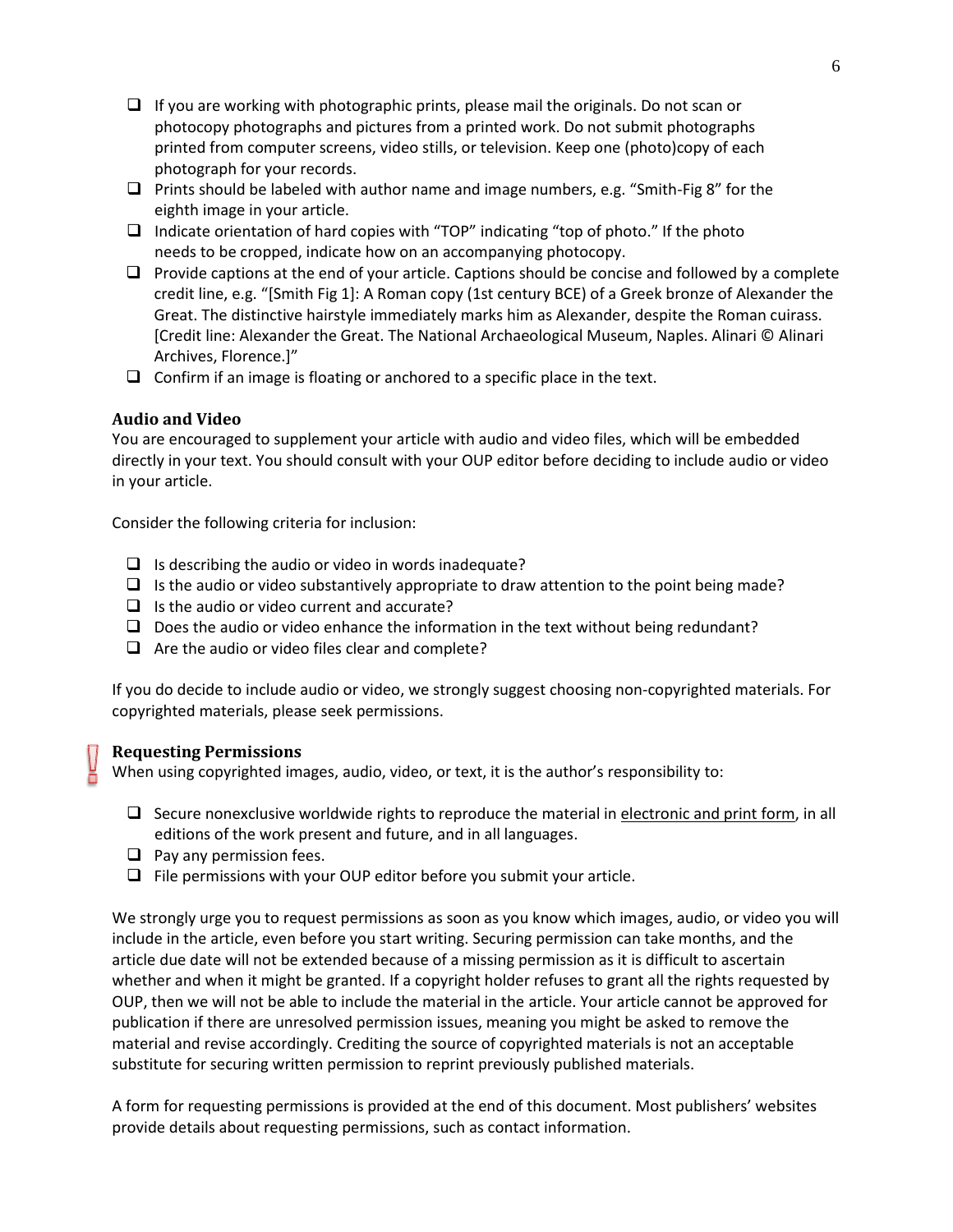#### Text Permissions

It is best to avoid long quotations from previously published works protected by copyright in order to avoid requesting permission to reprint. Note that quoting your own previously published material verbatim may also require written permission to reprint. Your contributor agreement calls for you to secure and to pay for permissions for any materials in the article which may be under copyright: this includes reproduced text. It's worth reviewing the fair use guidelines available through the Copyright office's website ([http://www.copyright.gov/fls/fl102.html\)](http://www.copyright.gov/fls/fl102.html) in advance as this may apply and could lessen the task and potential cost at hand. Further to this, ORE articles are meant to be original contributions to the field, so you should not be quoting so much that permissions are needed. Please keep in mind that any permissions that are necessary must also extend to electronic publication in addition to print publication. Please do not hesitate to be in touch with your OUP editor if you have any questions about this point in particular. You are responsible for collecting all permissions forms for materials in your article and for sending them to your OUP editor in an organized fashion with your article.

# <span id="page-6-0"></span>Article Summary and Keywords

You will need to supply an article summary prior to submitting your completed article. Keywords should be submitted along with your article. If you would like to revise your article summary, you may submit revisions when you submit your completed article. Please provide keywords and the optional revised article summary at the beginning of your manuscript.

#### **Article Summary**

The article summary should be a brief synopsis of the topic, no more than a paragraph or two. It should be roughly equivalent to a definition. Rather than a traditional abstract which may use directional language ("in this article"), the summary should be able to stand on its own as a useful piece of content without reference to a larger article. It will include the basic facts without the interpretive or synthetic gloss that the full essay will have. Consider that the first few lines of the summary may be used for the snippets in Google search results and should thus introduce the topic clearly and concisely. Please note that article summaries should not contain citations.

#### **Keywords**

Please suggest 5-10 keywords that can be used for describing the content of the article and will ensure your article is searchable and discoverable online. Keywords are equivalent to terms in an index in a printed work. Keywords should meet the following criteria:

- $\Box$  Keywords should be one word where possible, though two- and three-word specialist terms are acceptable where necessary.
- $\Box$  Keywords should not be too generalized.
- $\Box$  Each keyword would ideally appear in the accompanying article summary.
- $\Box$  Keywords may be drawn from the article title.

#### **Sample summaries and keywords**

#### *Article title***:** Acoustic Phonetics

*Summary*: Sound waves form the physical link between speaker and hearer. Central to the field of acoustic phonetics are the concepts and techniques of acoustic physics; but acoustic phonetic research also integrates knowledge about how speech signals are produced by a speaker, how they are perceived by a hearer, and how they are structured by the phonology of languages. From the linguist's point of view, acoustic phonetics provides quantitative information on the realization of the sound system of a language, supplementing the data available from auditory phonetics.

Acoustic phonetics is a relative newcomer to the discipline of phonetics. Developments in the 19th century in the field of acoustics laid its theoretical foundations; but it was given its real impetus in the 20th century, by techniques for recording sound and analyzing it electronically. The availability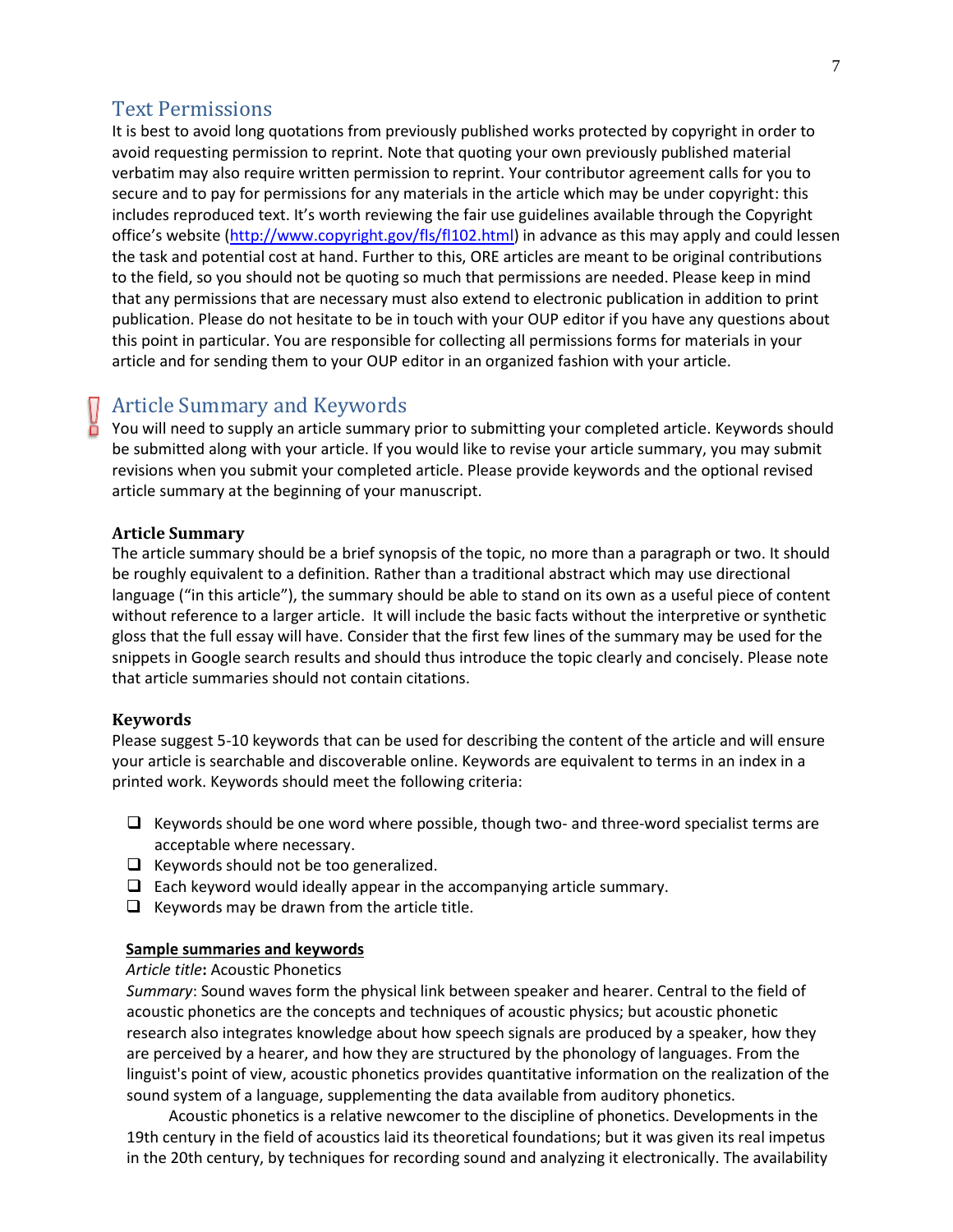of computers for digital processing of signals gave it further momentum. Acoustic phonetics has become arguably the most successful branch of phonetics. Its primary data are easy to obtain (unlike, e.g., data on muscle activity in speech production); and advances in acoustic phonetics are often stimulated by the prospect of practical applications in such areas as telecommunications and human/computer interaction through speech.

*Keywords*: speech signals, sound system, acoustics, phonetics, human/computer interaction

#### *Article title:* Just Intonation

*Summary:* When pitch can be intoned with a modicum of flexibility, the term "just intonation" refers to the consistent use of harmonic intervals tuned so pure that they do not beat, and of melodic intervals derived from such an arrangement, including more than one size of whole tone. On normal keyboard instruments, however, the term refers to a system of tuning in which some 5ths (often including D–A or else G–D) are left distastefully smaller than pure in order that the other 5ths and most of the 3rds will not beat (it being impossible for all the concords on a normal keyboard instrument to be tuned pure). The defect of such an arrangement can be mitigated by the use of an elaborate keyboard.

*Keywords*: pitch, harmonic intervals, melodic intervals, tuning

# <span id="page-7-0"></span>Notes, References, and Bibliography

The preferred style is:

1. Author-date citations with a reference list.

Please consult your OUP editor if you have any questions. Examples for the style are available in the [appendix.](#page-11-0) If you feel strongly that your article requires a different citation style, please discuss with your development editor before submitting your article.

During copyediting, your references will be edited for style but will not be fact-checked, so please pay special attention to the accuracy of your references. Please also ensure that all references are full, complete, and consistently formatted. Do not use ibid., id., op. cit., or other such reference abbreviations. Do not use a long dash to replace a repeated author name in a reference list. Give page ranges in full (651–652, not 651–52).

References should, in general, be only to materials that are likely to remain accessible. This means that unpublished conference papers and similarly ephemeral materials should not be referenced unless they are forthcoming in some published form. Materials published on the web should be considered carefully. Consider if the material will remain accessible. If the materials in question have a DOI (digital object identifier) be sure to include it in your citation.

# Cross-references and Related Articles

Publishing online creates opportunities to cross-reference your article to related content. A list of articles you may link to can be provided by your OUP editor. Your editor in chief and editorial board will review your article for potential cross-references as well.

#### **Related Articles**

Related articles are linked at the article level. On ORE, related articles will appear as a sidebar (see the below screenshot taken fro[m Oxford Handbooks Online\)](http://www.oxfordhandbooks.com/). For example, from the article "Labor Markets and Flexibility," the reader would be able to link directly to "Institutionalizing the Employment Relationship" from the sidebar. In this way, ORE allows researchers to navigate the entire discipline. You may suggest these article-to-article links by listing related articles at the top of your manuscript. Suggestions are subject to editorial approval.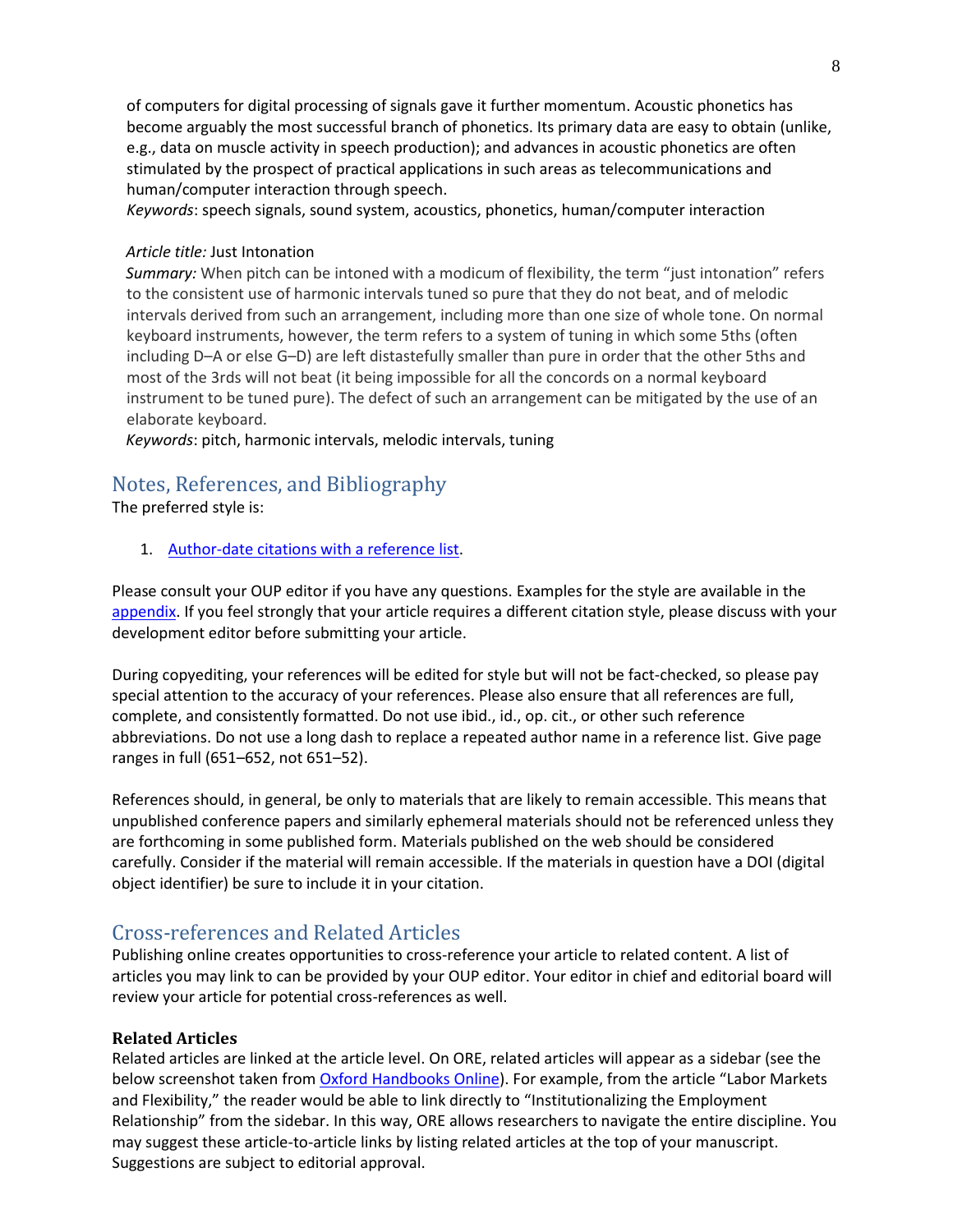

#### **Cross-references**

Cross-references refer to in-line links to other articles, to other headings in your article, or to specific headings in other articles. An example: "Almost from the moment that <XR>business history</XR> emerged as a distinct area of scholarship in the late 1920s, its relationship with economics has been fraught with tension." In this sentence, "business history" may link to an article called "Business History" or to a section called "Business History." You are not required to create or suggest cross-references but they greatly improve the research journey and usefulness of your content. Cross-references must target a specific point in the text. Avoid using locators such as "see above," "see below," "infra," "supra," or "see p. XX."

#### **URLs**

You may link from a specific place in your text to a non-ORE web address. Simply provide the full URL in your manuscript; e.g., "The interactive map[http://www.ucalgary.ca/arcticexpedition/] offers brief descriptions of Operation Muskox, Operation Lemming, and other defense-related activity in the Canadian Arctic."

# <span id="page-8-0"></span>Submitting Your Article

Review the [manuscript submission checklist.](#page-2-0) Save your manuscript in a Word-compatible format. To submit your article, please log in to the ORE ScholarOne site via the URL provided to you by your OUP editor. Your username and password will also be supplied to you. However, for security purposes, the system may require that you request a password. Once you are logged in, the Main Menu will be displayed. Please click on the Contributor Center, where you will find the article listed under "Invited Articles." You can click on the "Continue Submission" button to begin article submission. ScholarOne will guide you through the submission process; if you have difficulties, contact your development editor.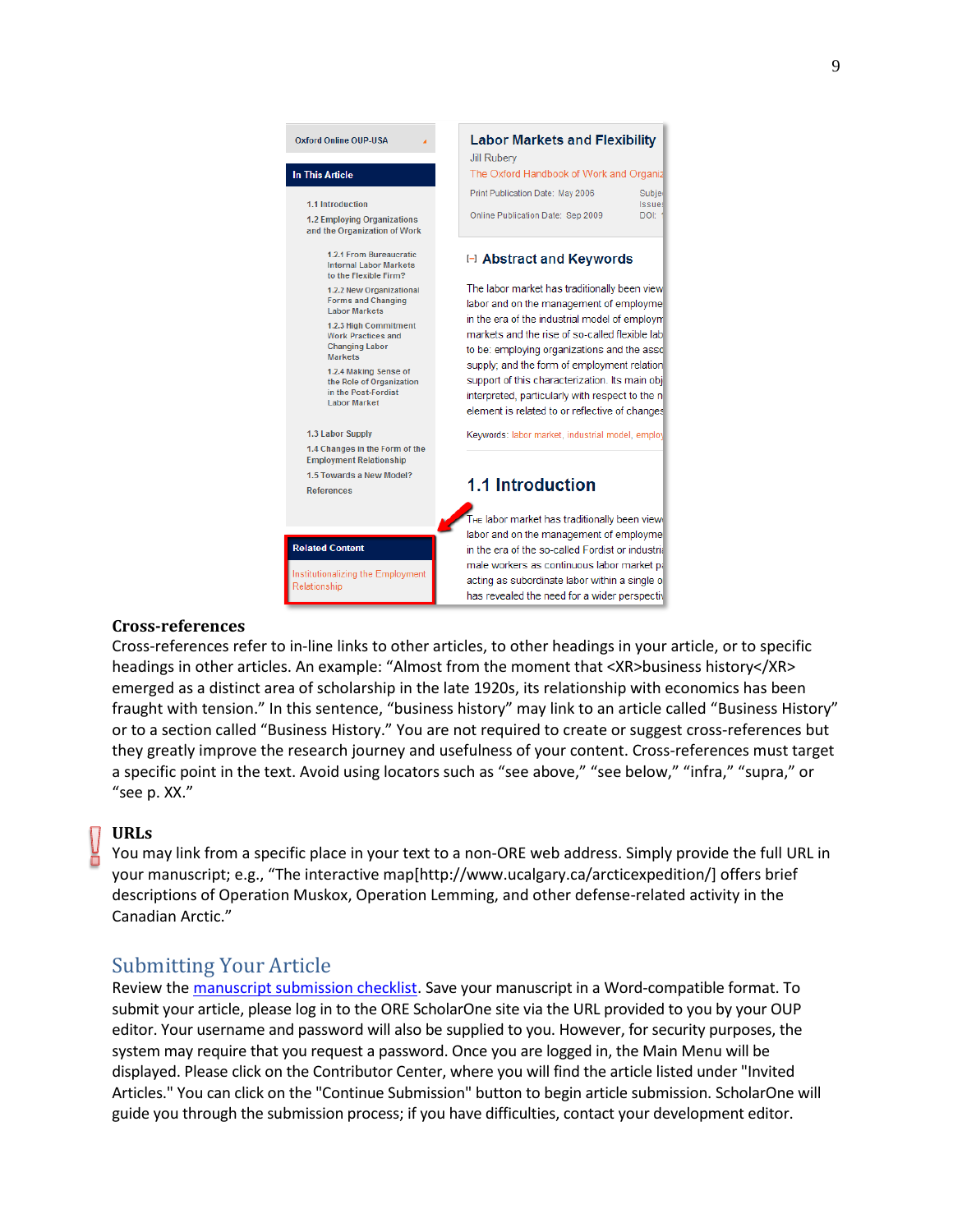#### **The Review Process**

After submittal, your OUP editor will review your manuscript for sense and scope against the parameters outlined in your contract. Barring the need for major revision at this stage, your article will be submitted to peer review, the results of which will be returned to you for response. Once the peer review has been satisfactorily addressed, your article will be submitted to the editor in chief for final approval for publication. At this time, the editor in chief may also suggest cross references and related articles.

#### **Copyediting**

OUP will send your manuscript to a professional copy editor. Your copy editor will edit for style, consistency, spelling, punctuation, and grammar, but will not fact check or edit for content. If you have special concerns about diacritics, technical symbols, or any other area you would like the copy editor to be aware of, please provide a memo to that effect when you submit your manuscript. If your article includes non-standard characters and symbols, use Unicode fonts and provide a pdf of your article in addition to a Word version. Your edited manuscript will be sent to you for review in locked electronic Microsoft Word files. You will be asked to review and respond in full to any and all queries. *This is your* last opportunity to make changes to your manuscript before online publication. You will then return the manuscript and production will continue, culminating with your article publishing on ORE.

# Updating Your Article

We encourage you to submit revisions to your article after it publishes. There are three levels of revision to consider: corrections, updates, new articles.

#### **Corrections**

Though every ORE article is put through a series of reviews and edits, errata can, on occasion, show up in the published product. Examples of a textual inaccuracy include the wrong page number in a reference or the use of an incorrect abbreviation. The online environment allows us to easily and quickly correct such instances. These corrections are considered silent updates. The change will be made at the next available monthly site update with no change to the article's online publication date or any other bibliographic data.

#### **Updates**

Updates can and will be wide-ranging. They include, but are in no way limited to, adding coverage of a new argument, adding a discussion around recent developments in the field, or updating the article's bibliography. The original publication of your work is a permanent record of research, held to the same standard of print publications that live on the shelf, often in perpetuity. If a researcher cites your article in their work, they expect that reference to remain consistent and relevant. As such, all previous versions of an updated article will remain accessible to the reader via the most recent version of your article. The most recent version of your article will be the default version researchers are directed to. Updated articles have new online publication dates and updated bibliographic data.

#### **New Articles**

If an article is updated to the extent it constitutes a new and individual work, there will be no relationship between the previous version(s) and will be a separate publication. The decision to create a new article will be made in consultation between the author, the editorial board, and the editor in chief. A "Related Article" link may be created but the articles will not be grouped together in search results and will have distinct bibliographic data.

If OUP, the editor in chief, or the editorial board considers an update to the material to be necessary, OUP may commission a new article to address the change in the field. This could include approaching the author of the original contribution, or a new contributor.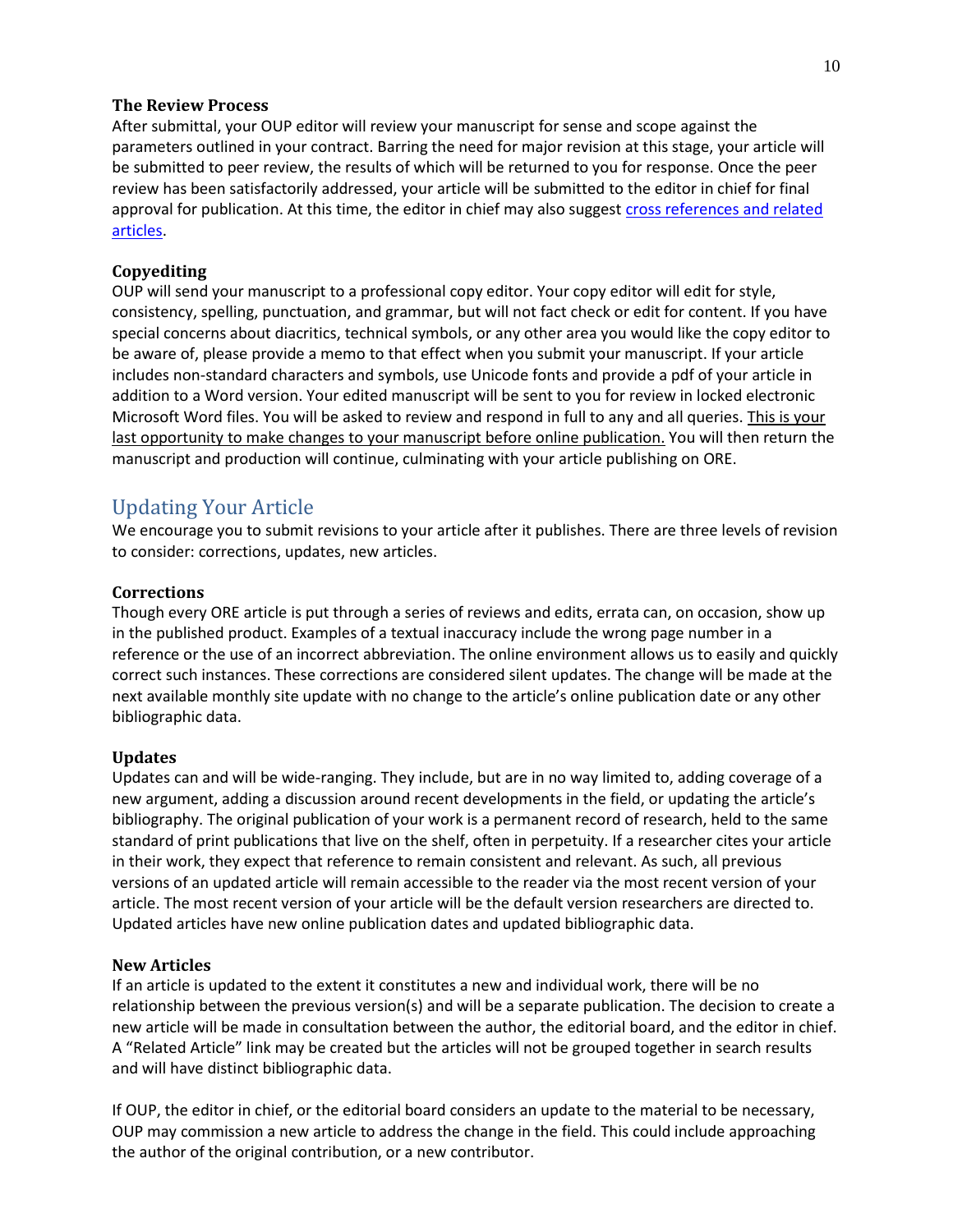# Style, Spelling, and Format

#### **Style and Spelling**

Please follow the *Publication Manual of the American Psychological Association*, 6<sup>th</sup> edition. Any style guidelines given in these instructions supersede those of *APA*. Se[e Notes, References, and Bibliography](#page-7-0) for information on how citations will be styled. Spelling should follow the *New Oxford American Dictionary*.

Use the Oxford comma: "one, two, and three" (not "one, two and three").

#### **Headings**

Headings and subheadings should be concise, consistently formatted, and clearly identifiable. This means all first-level headings should be formatted the same way, all second-level headings should be formatted the same way and differently from first-level headings, and so on. Use no more than three levels of headings. Think of headings as keywords for an online search. Headings must not include crossreferences or cues to tables, figures, or notes.

#### **Format**

A manuscript page is a double-spaced, letter-size page, typed in Times New Roman 12 point. Please keep formatting such as bold, underlining, manual section and page breaks, to a minimum. Also, please turn off the automatic hyphenation function. Assign your article a file name with author name first followed by article title.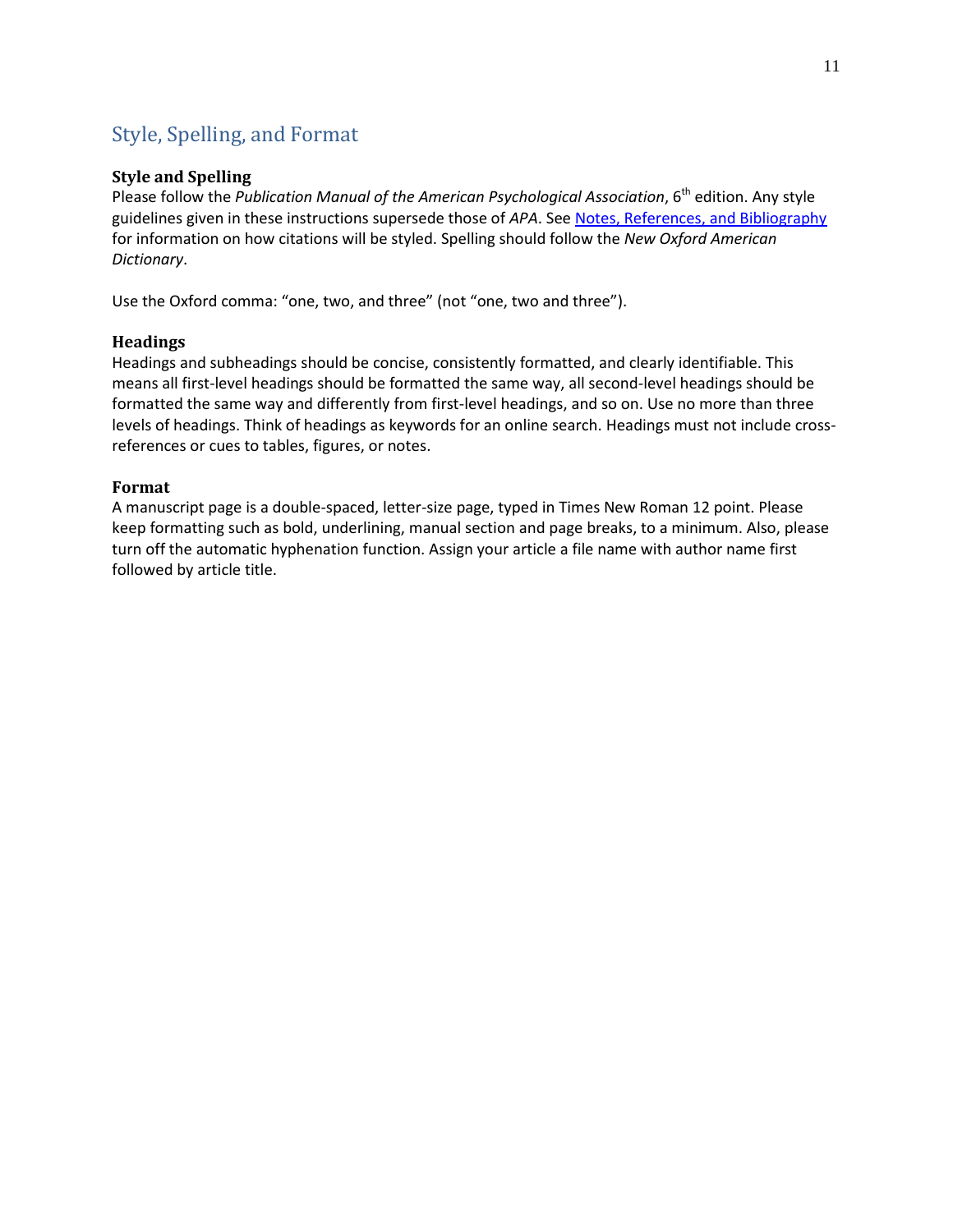# Permission Request Form

To \_\_\_\_\_\_\_\_\_\_\_\_\_\_\_\_\_\_\_\_\_\_\_\_\_\_\_\_\_ \_\_\_\_\_\_\_\_\_\_\_\_\_\_\_\_\_\_\_\_\_\_\_\_\_\_\_\_\_\_\_\_

\_\_\_\_\_\_\_\_\_\_\_\_\_\_\_\_\_\_\_\_\_\_\_\_\_\_\_\_\_\_\_\_

To Whom It May Concern:

I am writing to request nonexclusive world rights to reproduce in my article and in its future editions, in all languages and formats, including electronic, the following material:

Author/Artist: \_\_\_\_\_\_\_\_\_\_\_\_\_\_\_\_\_\_\_\_\_\_\_\_\_\_\_\_\_\_\_\_\_\_\_\_\_\_\_\_\_\_\_\_\_\_\_\_\_\_\_\_\_\_\_\_\_\_\_\_\_\_\_\_\_\_\_\_\_\_\_\_\_

Title(s) of Work(s): \_\_\_\_\_\_\_\_\_\_\_\_\_\_\_\_\_\_\_\_\_\_\_\_\_\_\_\_\_\_\_\_\_\_\_\_\_\_\_\_\_\_\_\_\_\_\_\_\_\_\_\_\_\_\_\_\_\_\_\_\_\_\_\_\_\_\_\_\_

Publication date (if applicable): \_\_\_\_\_\_\_\_\_\_\_\_\_\_\_Page/Figure/Table No. (if applicable): \_\_\_\_\_\_\_\_\_\_\_\_\_\_\_\_\_\_

This material is to appear in the following work which Oxford University Press is currently preparing for publication:

Title: \_\_\_\_\_\_\_\_\_\_\_\_\_\_\_\_\_\_\_\_\_\_\_\_\_\_\_\_\_\_\_\_\_\_\_\_\_\_\_\_\_\_\_\_\_\_\_\_\_\_\_\_\_\_\_\_\_\_\_\_\_\_\_\_\_\_\_\_\_\_\_\_\_\_\_\_\_\_\_\_

Editor: entitled publication date:

If applicable, please provide a glossy print or high-resolution electronic file of the figure(s) for reproduction.

Oxford University Press is a not-for-profit university press and so I would be grateful if you would consider granting this use gratis or for a reduced fee.

Please indicate agreement by signing and returning this letter. By signing, you warrant that you are the sole owner of the rights granted and that your material does not infringe on the copyright or other rights of anyone. If you do not control these rights, I would be grateful if you let me know to whom I should apply.

\_\_\_\_\_\_\_\_\_\_\_\_\_\_\_\_\_\_\_\_\_\_\_\_\_\_\_\_\_\_\_\_\_\_\_\_\_\_\_\_\_\_\_\_\_\_\_\_\_\_\_\_\_\_\_\_\_\_\_\_\_\_\_\_\_\_\_\_\_\_\_\_\_\_\_\_\_\_\_\_\_\_\_\_\_

\_\_\_\_\_\_\_\_\_\_\_\_\_\_\_\_\_\_\_\_\_\_\_\_\_\_\_\_\_\_\_\_\_\_\_\_\_\_\_\_\_\_\_\_\_\_\_\_\_\_\_\_\_\_\_\_\_\_\_\_\_\_\_\_\_\_\_\_\_\_\_\_\_\_\_\_\_\_\_\_\_\_\_\_\_

\_\_\_\_\_\_\_\_\_\_\_\_\_\_\_\_\_\_\_\_\_\_\_\_\_\_\_\_\_\_\_\_\_\_\_\_\_\_\_\_\_\_\_\_\_\_\_\_\_\_\_\_\_\_\_\_\_\_\_\_\_\_\_\_\_\_\_\_\_\_\_\_\_\_\_\_\_\_\_\_\_\_\_\_\_

Thank you for your consideration.

Sincerely,

(Signature) (Printed name)

#### **Permission is granted for the use of the material as stipulated**

(Signature and Date) (Printed Name)

<span id="page-11-0"></span>

(Credit line of copyright notice to print)